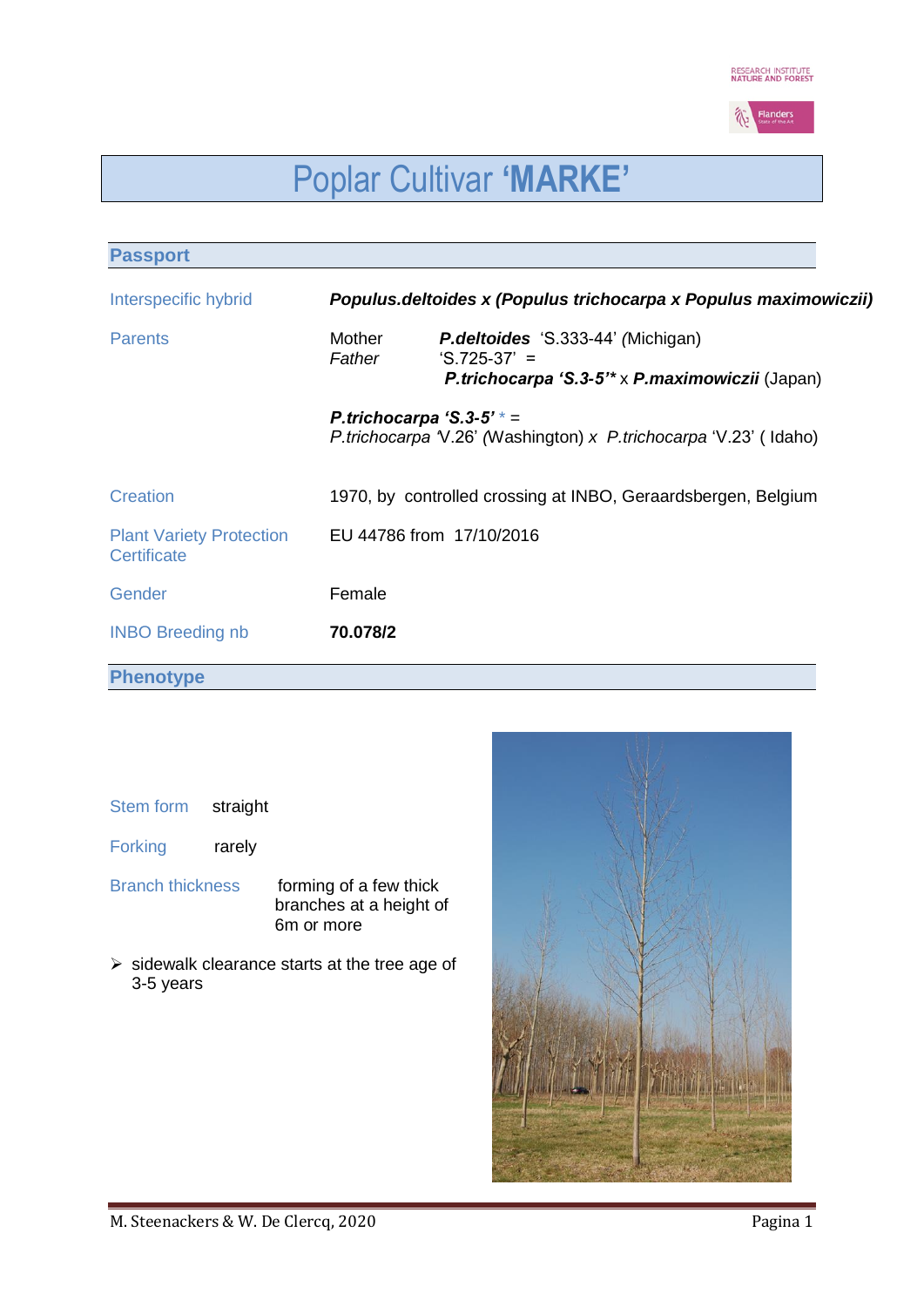

#### **Phenology**

At the INBO nursery in Geraardsbergen (50° 48' N, 3° 57' E), the cultivar 'Marke' reaches bud burst in the first week of April.and the timing of bud set in autumn is mid September. (Fig. 1).

## Fig 1. Phenology of the cultivar Marke compared to the INBO cultivars Dender, Bakan, Skado and Vesten and observed in the INBO nursery at Geraardsbergen (2015)

|               | <b>Bud burst</b> |  |  |                                                                                 |  |  |              | <b>Bud set</b> |              |              |      |                    |  |               |                |                |       |
|---------------|------------------|--|--|---------------------------------------------------------------------------------|--|--|--------------|----------------|--------------|--------------|------|--------------------|--|---------------|----------------|----------------|-------|
|               |                  |  |  | 17- 24- 31- 7-april 14- 21-<br>march march march <sup>7-april</sup> april april |  |  | 28-<br>april | 5-may          | $11-$<br>may | $18-$<br>may | juin | july august 7-sep. |  | $14-$<br>sep. | $21 -$<br>sep. | $28 -$<br>sep. | 5-oct |
| <b>Dender</b> |                  |  |  |                                                                                 |  |  |              |                |              |              |      |                    |  |               |                |                |       |
| <b>Marke</b>  |                  |  |  |                                                                                 |  |  |              |                |              |              |      |                    |  |               |                |                |       |
| <b>Bakan</b>  |                  |  |  |                                                                                 |  |  |              |                |              |              |      |                    |  |               |                |                |       |
| <b>Skado</b>  |                  |  |  |                                                                                 |  |  |              |                |              |              |      |                    |  |               |                |                |       |
| <b>Vesten</b> |                  |  |  |                                                                                 |  |  |              |                |              |              |      |                    |  |               |                |                |       |

## **Growth characteristics**

Fig 2. Height and diameter of two-year-old trees of the cultivar Marke in the INBO nursery at Geraardsbergen, compared to the INBO cultivars Dender, Bakan and Skado

| <b>Cultivar</b> | # trees | Height(cm) | <b>Category 1</b><br>$(D25-30mm)$<br>$(\%)$ | <b>Category 2</b><br>$(D30-40mm)$<br>(%) | <b>Category 3</b><br>$(D40 - 50mm)$<br>$(\%)$ |
|-----------------|---------|------------|---------------------------------------------|------------------------------------------|-----------------------------------------------|
| <b>Dender</b>   | 27      | 424        | $\overline{0}$                              | 37                                       | 63                                            |
| <b>Marke</b>    | 21      | 406        | $\overline{0}$                              | 29                                       | 71                                            |
| <b>Bakan</b>    | 32      | 523        | 16                                          | 72                                       | 13                                            |
| <b>Skado</b>    | 37      | 556        | 40                                          | 57                                       | 3                                             |

The *Mean Annual Increment* (MAI) – circumference- has been measured in 7 field trials installed in the north of Belgium on different soil types (Fig. 3 below) and ranges between 8 cm and 12,2 cm.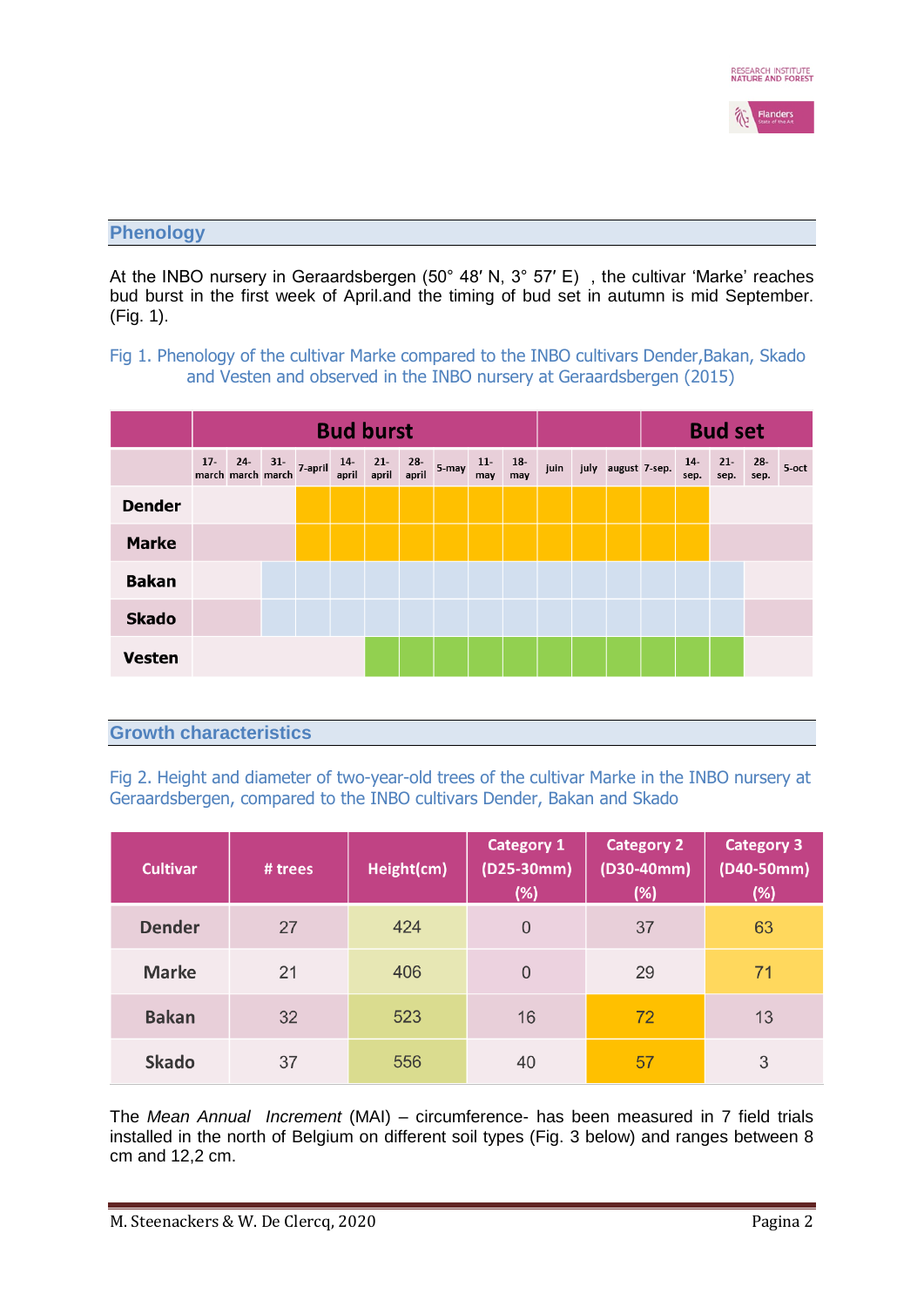

## Fig 3. Soil properties of the 7 field sites mentioned below

| <b>Fieltrial name</b> | Everberg                            | <b>Houwaert</b>                        | Wangrosse                      | <b>Zoutleeuw</b>                       | <b>Denderwindeke</b>        | <b>Kermt</b>                   | <b>Wellen</b> |
|-----------------------|-------------------------------------|----------------------------------------|--------------------------------|----------------------------------------|-----------------------------|--------------------------------|---------------|
| Soil texture          | No profile                          | B-horizont                             | No profile                     | B-horizont/<br>No profile              | No profile                  | No profile                     |               |
| Soil profile          | very strong<br>gleying clay<br>soil | moderate<br>gleying sandy<br>loam soil | strong<br>gleying<br>loam soil | Weak/modera<br>te gleying<br>loam soil | strong gleying<br>loam soil | strong<br>gleying<br>loam soil | peat          |

Fig 4. Mean annual increment (circumference in cm) of the cultivar Marke in seven field trials aging from 8 to 13 years compared the INBO cultivars Dender, Bakan, Skado and Vesten (planting distance - 8m x 8m)



*Dender = P.deltoides x P.trichocarpa x P.maximowiczii Bakan = P.trichocarpa x P.maximowiczii Skado = P.trichocarpa x P. maximowiczii Vesten = P.deltoides x P.nigra*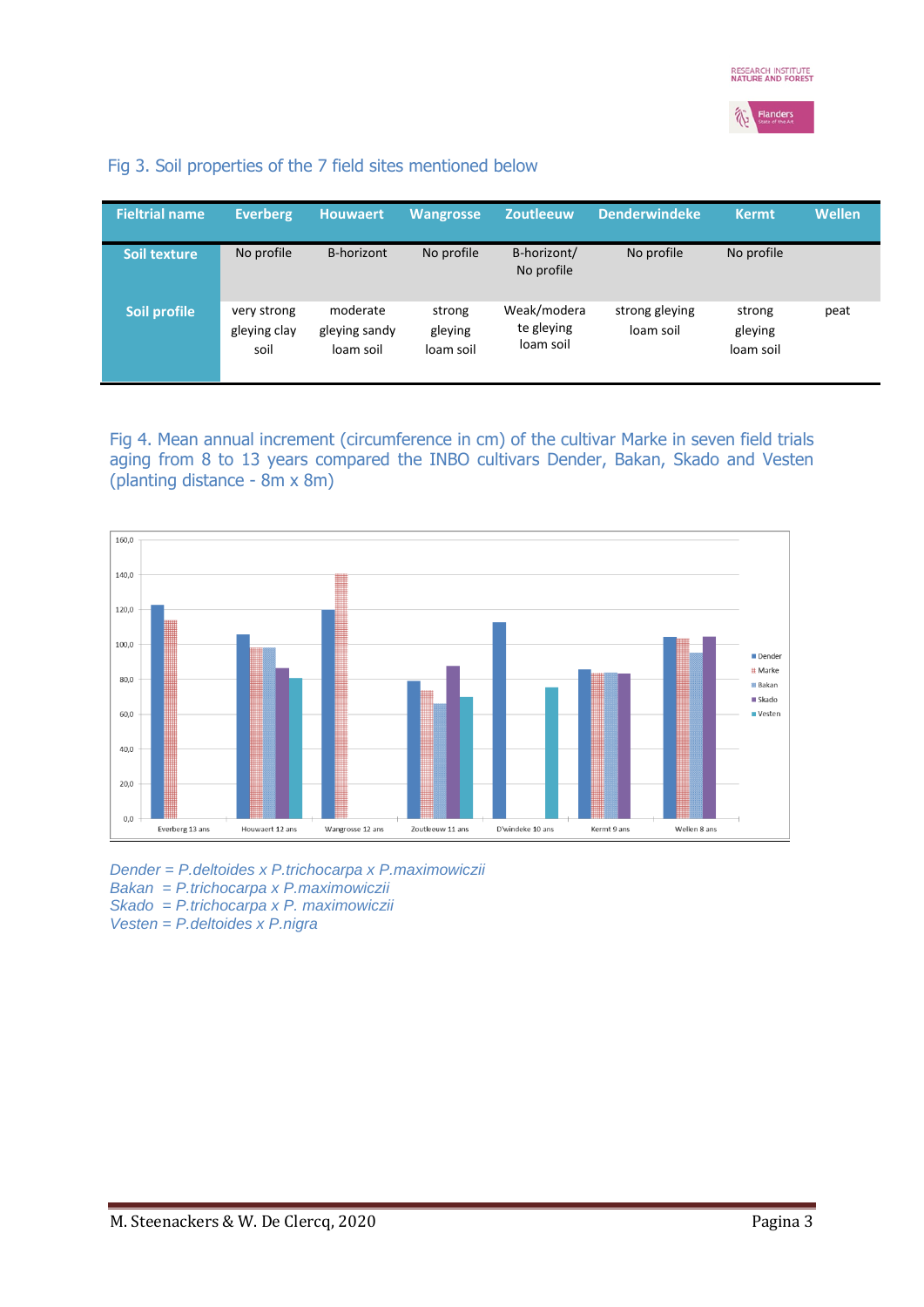

## **Wood technology**

Wood properties were obtained from the Laboratory for wood technology, University of Ghent, Belgium.

| <b>Physical properties</b>                 |                                          |  |  |  |  |
|--------------------------------------------|------------------------------------------|--|--|--|--|
| Wood density (60%RV)                       | $380 - 420$ kg/m <sup>3</sup>            |  |  |  |  |
| Heartwood proportion (%)                   | 15-55                                    |  |  |  |  |
| Tension wood proportion (%)                | 20-36                                    |  |  |  |  |
| <b>Mechanical properties</b>               |                                          |  |  |  |  |
| Modulus of elasticity (N/mm <sup>2</sup> ) | 5000-8200                                |  |  |  |  |
| Modulus of rupture (N/mm <sup>2</sup> )    | 40-56                                    |  |  |  |  |
| <b>Industrial processes</b>                |                                          |  |  |  |  |
| veneer A/B-grade (%)                       | 45                                       |  |  |  |  |
| $C1$ -grade $(\%)$                         | 55                                       |  |  |  |  |
| The wood is suitable for                   |                                          |  |  |  |  |
| Veneer **                                  | Good / very good (even for CE multiplex) |  |  |  |  |
| Saw wood                                   | Good/very good                           |  |  |  |  |

| <b>Physical properties</b>                 |                                |  |  |  |  |  |  |
|--------------------------------------------|--------------------------------|--|--|--|--|--|--|
| Wood density (60%RV)                       | $405 \pm 41$ kg/m <sup>3</sup> |  |  |  |  |  |  |
| Heartwood proportion (%)                   | $20 - 40$                      |  |  |  |  |  |  |
| Tension wood proportion (%)                | 20-36                          |  |  |  |  |  |  |
| <b>Mechanical properties</b>               |                                |  |  |  |  |  |  |
| Modulus of elasticity (N/mm <sup>2</sup> ) | 5200-8200                      |  |  |  |  |  |  |
| Modulus of rupture $(N/mm2)$               | $40 - 45$                      |  |  |  |  |  |  |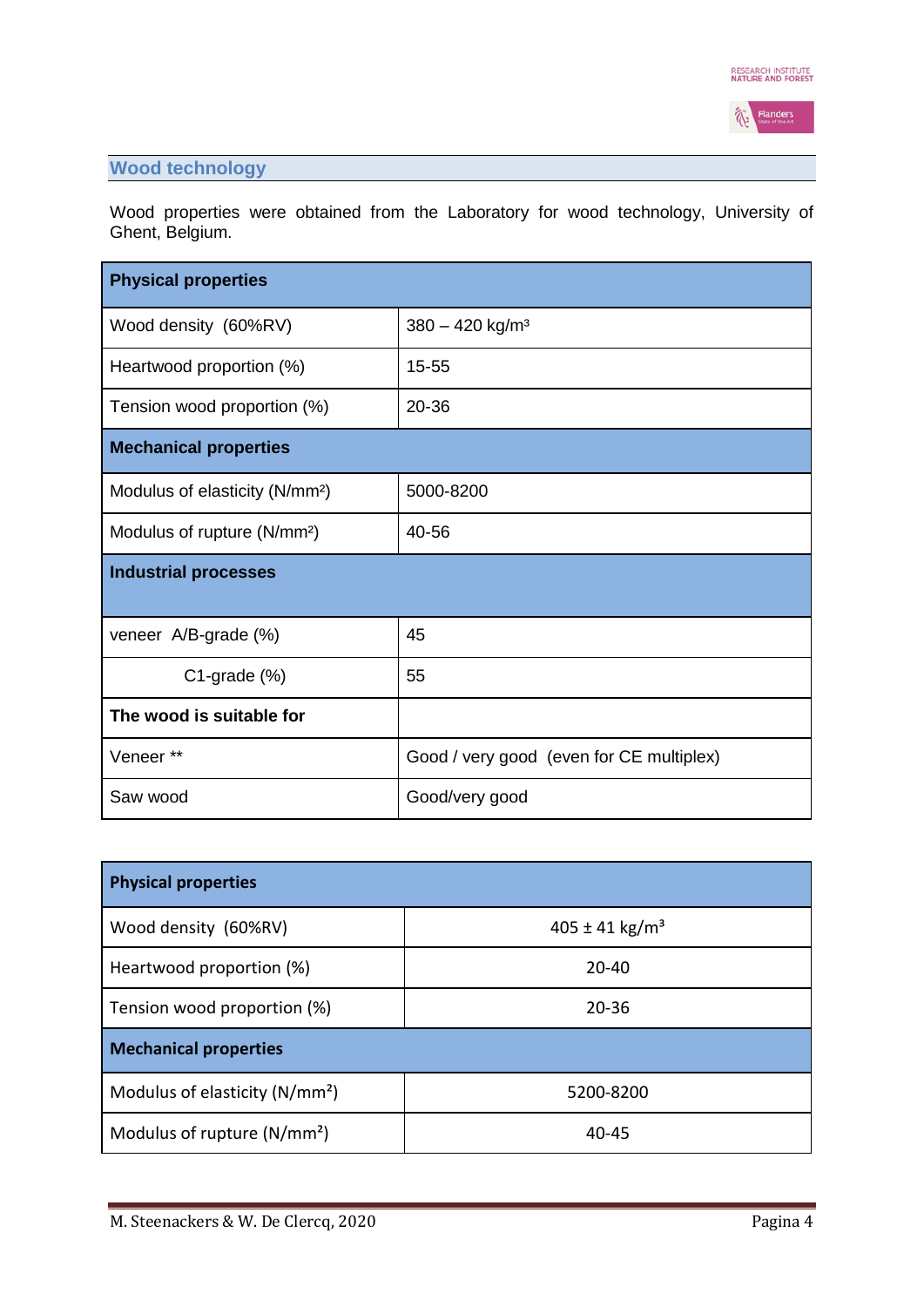

| <b>Industrial processes</b> |                                          |
|-----------------------------|------------------------------------------|
| veneer A/B-grade (%)        | $35 - 40$                                |
| $C1$ -grade $(\%)$          | 60-65                                    |
| The wood is suitable for    |                                          |
| Veneer **                   | Good / very good (even for CE multiplex) |
| Saw wood                    | Good/very good                           |

#### **Disease resistance**

The cultivar 'Marke' has been tested and selected for its good resistance/tolerance to the leaf rust *Melampsora larici-populina*, leaf spot disease caused by *Marssonina brunnea*, bacterial canker caused by *Xanthomonas populi* and woolly aphid, caused by *Phloemyzus passerinii*.

- Resistance to *Melampsora larici-populina* and *Marssonina brunnea* has been observed during several consecutive years at the INBO nursery in Geraardsbergen.
- Resistance to *Xanthomonas populi* has been tested by artificial infection on five 2 year-old trees
- Resistance to *Phloemyzus passerinii* has been tested by artificial infection at the CREA Centro di ricerca Foreste e Legno ,Casale Monferrato, Italy

| <b>Cultivar</b> | <b>Leaf rust</b><br>(Melampsora larici-<br>populina) | Leaf spot disease<br>(Marssonina<br>brunnea) | <b>Bacterial</b><br>canker<br>(Xanthomonas<br>populi) | <b>Woolly aphid</b><br>(Phloemyzus<br>passerinii (Sign.)) |
|-----------------|------------------------------------------------------|----------------------------------------------|-------------------------------------------------------|-----------------------------------------------------------|
| <b>Vesten</b>   | tolerant                                             | tolerant                                     | tolerant                                              | <b>Field tolerant</b>                                     |
| <b>Bakan</b>    | tolerant                                             | tolerant                                     | tolerant                                              | tolerant                                                  |
| <b>Skado</b>    | tolerant                                             | tolerant                                     | tolerant                                              | tolerant                                                  |
| <b>Dender</b>   | Very tolerant                                        | tolerant                                     | tolerant                                              | tolerant                                                  |
| <b>Marke</b>    | Very tolerant                                        | tolerant                                     | tolerant                                              | tolerant                                                  |

## Fig 5. Resistance of the cultivar Marke to the most important poplar diseases in Europe